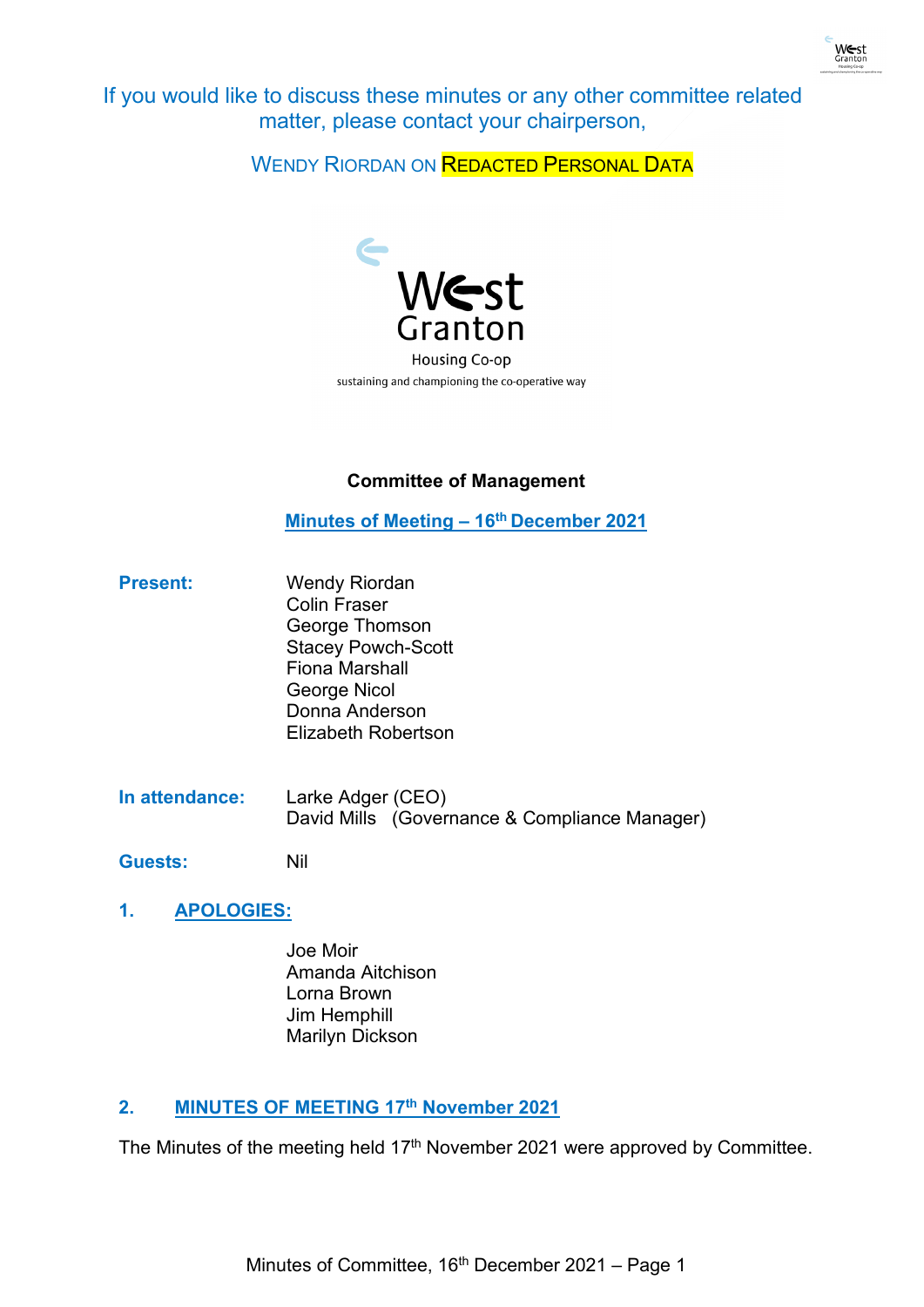# **3. MATTERS ARISING FROM THE MINUTES**

Following a request from Committee a full quotation was obtained to provide both front and rear security lights for Area 1 (141 properties). The CEO is to present these costs within planned budgets for Committee both with, and without, this element in order that the overall impact can be assessed and discussed.

# **4. DECLARATIONS OF INTEREST**

There were NIL declarations of Interest.

# **5. FINANCE & COMPANY ADMINISTRATION**

### 5a. Cash in the Bank

All cash balances across the 5 x WGHC bank accounts were presented and a summary total provided, which stood at £1.75million. There was a decrease of £61.5k from the figure reported to Committee in November.

### • **Committee noted the report.**

### 5b. Cyber Essentials

The Governance & Compliance Manager undertook the annual accreditation assessment for Cyber Essentials that is now overseen and managed by IASME (*Information Assurance for Small and Medium Enterprises Consortium*) who are now the only body that can award accreditation for Cyber Essentials. WGHC has successfully passed the assessment and been re-accredited with Cyber Essentials thru until December 2022. The new certificate is published on the WGHC website.

• **Committee noted the report.**

# 5c. Rent Increase 2022-23

In addition to rising inflation, both the Pandemic and Brexit have resulted in supply chain issues which have seen a dramatic fall in manufacturing and retail stock levels and a shortage of workers. Along with rising energy costs social landlords are going to have to carefully manage the balance of increasing rents against the financial ongoing viability of the organisation.

Under the terms of Section 25 (4) of the Housing (Scotland) Act 2001, landlords under a Scottish Secure Tenancy must consult with tenants who are affected by any proposal to increase rents and must have regard to the views expressed by those consulted. The final decisions on the budget and any rent increase are normally made by the Committee in February/March of each year. To enable this, a consultation exercise is carried out each year with tenants seeking their comments on the proposed increase. Any feedback from this exercise is then considered by the governing body members as part of the budget setting process.

• **Committee discussed the report. Committee made a tentative decision regarding the planned rental increase, subject to receipt of tenant consultation data. Final decision approved in February 2022 meeting.**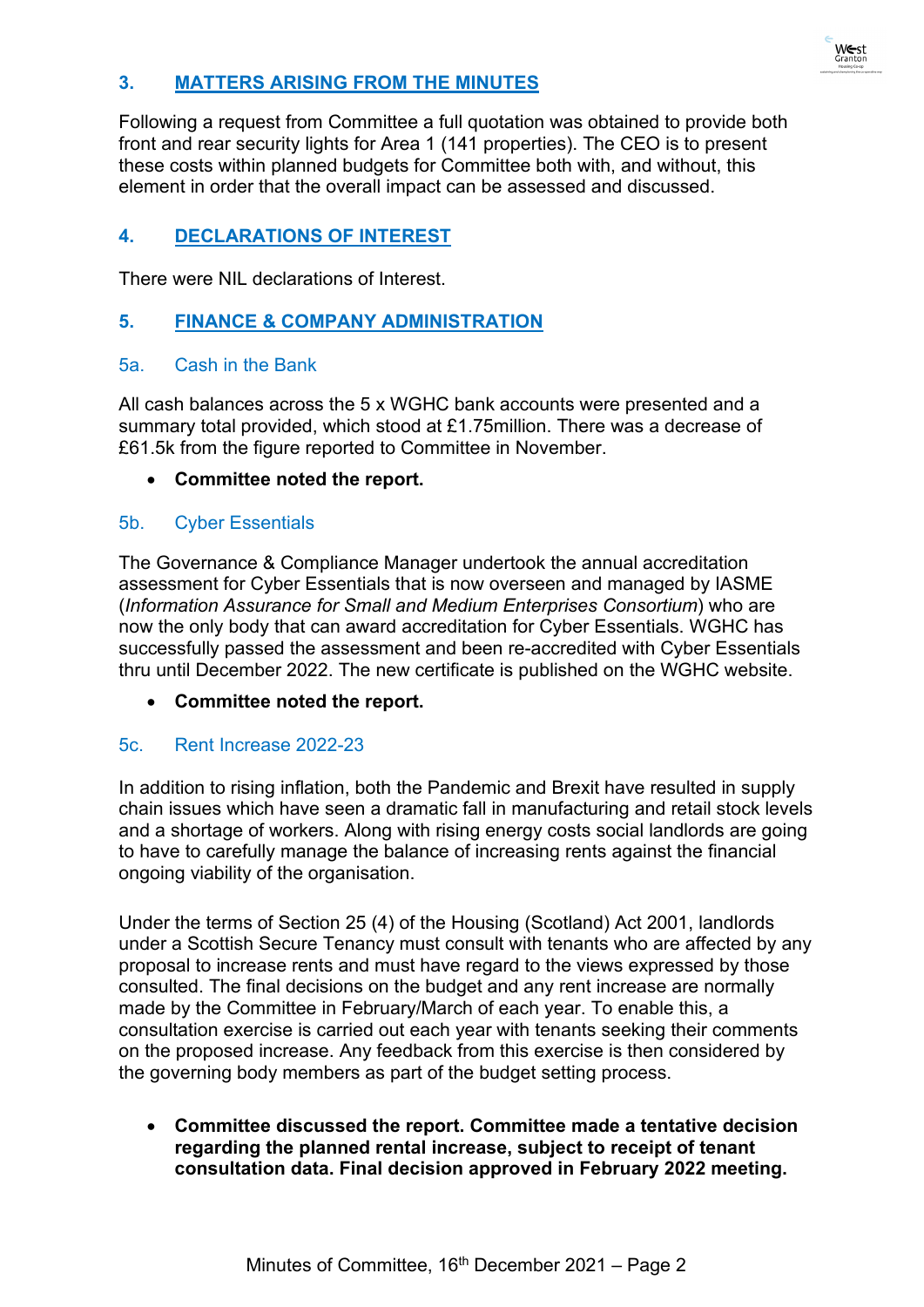

# 5d. Merger: McGills / Kingdom Gas / WGHC

Committee were informed that Kingdom Gas have merged with McGills.

Further, Committee were advised that WGHC are the number one payer when it comes to the Faster Payments System with this contractor, i.e. no other customer pays their invoices quicker than WGHC.

### • **Committee noted the report.**

#### 5e. Annual Declaration / Registration to ICO

Committee were assured that WGHC has renewed its annual registration as a data controller with the Information Commissioner's Office. New Certificate posted on the WGHC website.

# • **Committee noted the report.**

#### 5f. Employers Pension Contribution from 01/04/22

Committee were informed that WGHC's Employers Pension Contributions will decrease to 10% from 01.04.22. If WGHC do not give the required 3 months' notice to TPT to change its pension contributions, it will be financially committed to paying the increased contributions until this notice has been satisfied. Committee's decision last year was to end the additional contributions of 2.5% from 31.03.22.

A scheme of transitional relief in an effort to recognise the level of potential loss involved to staff in the existing DB scheme with standard contributions of employer 12.5% and staff minimum contribution of 2.5% for the initial period of 1<sup>st</sup> April 2021 to 31<sup>st</sup> March 2022. Thereafter the employer contribution rates drop to 10% and the staff contribution will increase to a minimum of 5%.

• **Committee noted the report.**

# **6. GOVERNANCE**

#### 6a. Notifiable Events

Committee were updated on the Notifiable Events which are currently still "open" with the Scottish Housing Regulator. Appendix 1 was issued to committee members that further detailed and described the open notifiable events.

- **Committee members discussed the SHR letter and the relevance of the key paragraphs and noted the update.**
- **Committee members noted the update from the CEO re: the training.**
- **Committee approved Committee Member 1's request for a Special Leave of Absence.**

Committee were updated on the Notifiable Event pertaining to the proposed rule changes. The F.C.A. are disputing one rule and WGHC solicitors are progressing this with both the F.C.A. and the S.F.H.A.

• **Committee noted the updated from the CEO re: rule changes**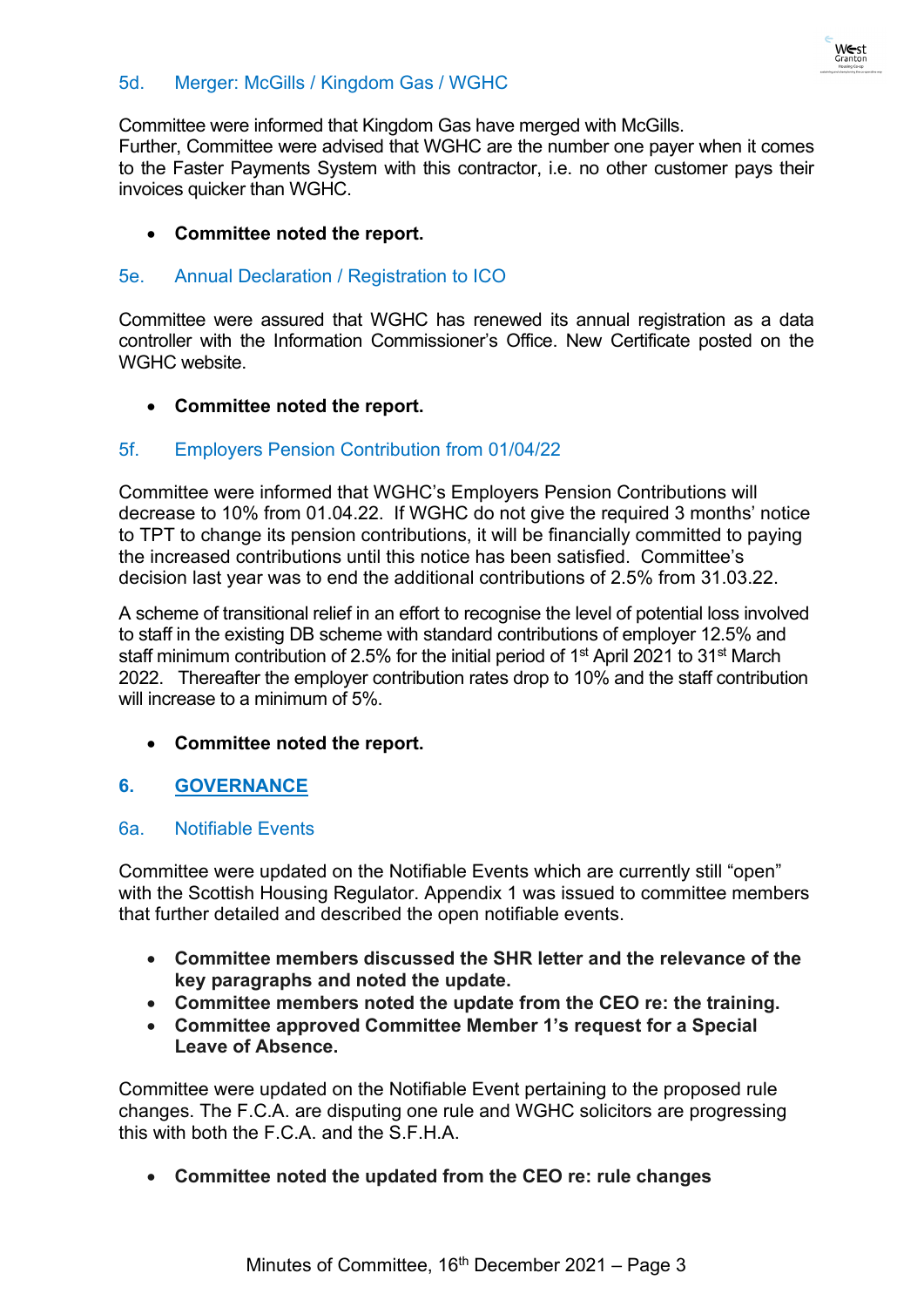### 6b. Casual Vacancy Request

Committee considered the request from a recently retired Committee Member to join the WGHC Committee of Management under the rules of Casual Vacancy (37).

• **Committee approved the request. Jon Douglas appointed on a casual vacancy.**

# 6c. Unacceptable Actions Policy

The Unacceptable Actions Policy was previously reviewed in 2016. The policy was reviewed, updated and presented to Committee for approval.

# • **Committee approved the publication of the revised Unacceptable Actions Policy (published on WGHC website)**

# 6d. Governance & Compliance Report

Committee were provided with an overview of Governance & Compliance within WGHC including assurance with regard to policy, procedures, statutory returns etc. The G&C Manager confirmed that WGHC have not received any FOI requests or SARs during the past month and that no data breaches had occurred. It was re-iterated that there were two SHR notifiable events reported and recorded. These are mentioned earlier within these minutes.

• **Committee noted the report.**

# 6e. Staffing

9 staff positions were discussed with a brief explanation as to training progress, competence levels etc. The role of the Governance & Compliance manager was reviewed by EVH and re-graded from a grade 8 to a grade 9, along with planned additional duties and job title, Chief Operating Officer.

- **Committee members noted the Staffing Update**
- **Committee members approved the EVH Job Re-Evaluation Report and approved the recommendation for the post holder to be re-graded to EVH Grade 9 with immediate effect**
- **Committee aapproved the new grade 9 job title of Chief Operating Officer**

# 6f. ARCHIE

The CEO updated Committee with regard to the planned collaborative working in existence between the ARCHIE Partners. The CEO will be a guest speaker at the SHARE conference on 11<sup>th</sup> March 2022. The CEO is part of a new working group with 2 other ARCHIE partners and the Design Academy in Dundee to create a model energy advice and assistance programme for new tenants.

# • **Committee noted the report**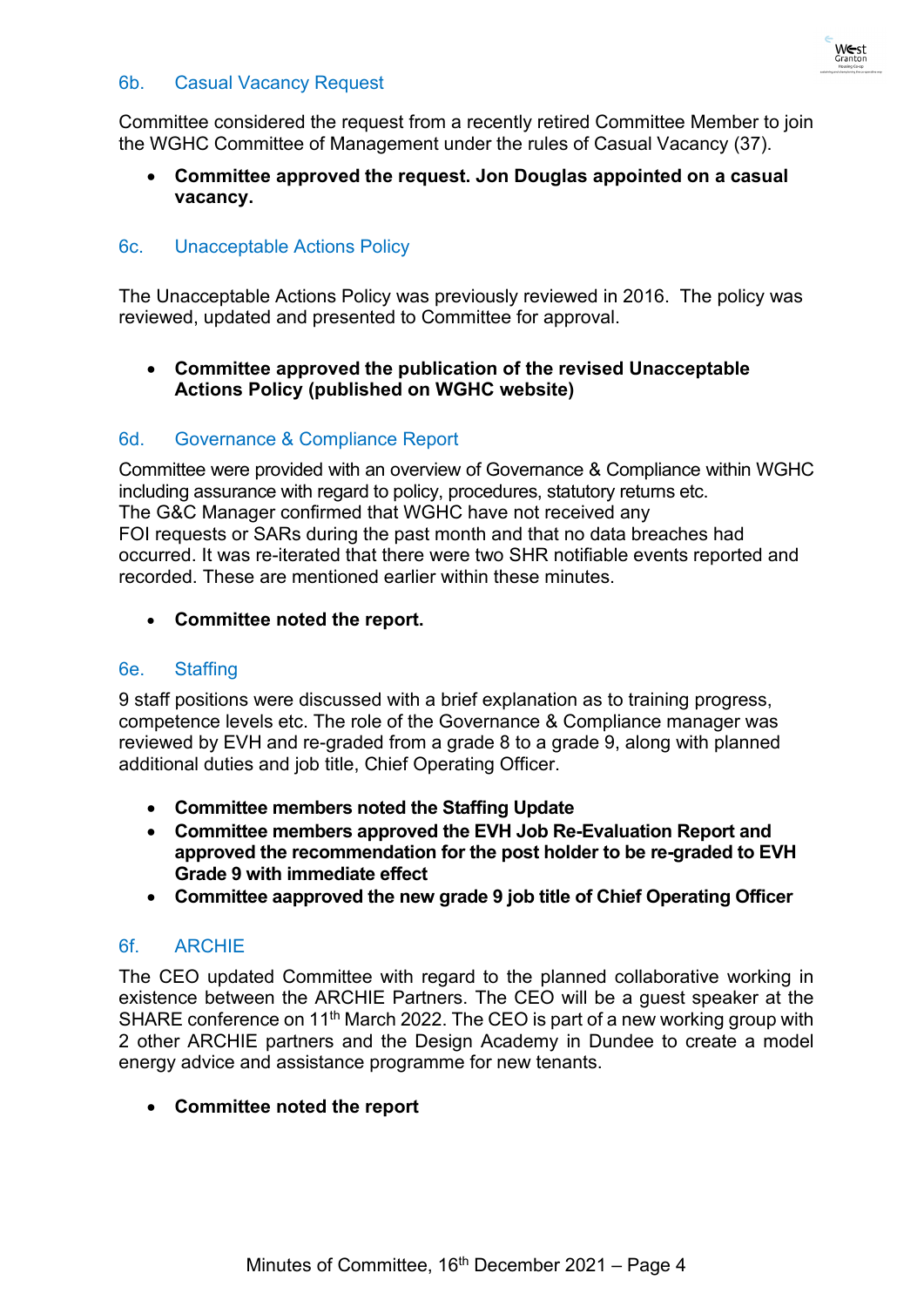# 6g. Use of the Company Seal and Membership

Since the last meeting:

- There was 1 Sole to Joint Membership Membership No: 205 29th November 2021
- There was 1 New Membership Membership No: 760 6th December 2021
- 3 Memberships Ended Membership No: 364 7th November 2021 Membership No: 477 14th November 2021 Membership No: 592 21st November 2021
- **Committee noted the report.**
- **Committee approved the new format Membership Share Certificate**

# **7. MAINTENANCE**

#### 7a. Maintenance Report

The Maintenance Manager described the implementation of the Kitchen Replacement Programme for Area 4 (72 tenancies) with some photographs demonstrating the proposed look having undertaken a pilot kitchen replacement in advance of the main programme.

One flat within the forth quarter has suffered a major flood. During committee meeting indicative costs of almost £7k were reported as being associated. At the time of providing the minutes, this will have increased to circa £10k.

#### • **Committee noted the report.**

# **8. HEALTH AND SAFETY**

The WGHC Health and Safety Committee had met and, aside from some minor operational elements, there were no health and safety incidents to report to committee.

• **Committee noted the report.**

# **9a. Future Agenda Items**

Committee members are invited to put forward requests for additional agenda items for future meetings and approve requests put forward.

• **Committee members were asked to suggest or approve other agenda items in readiness for the next committee meeting.**